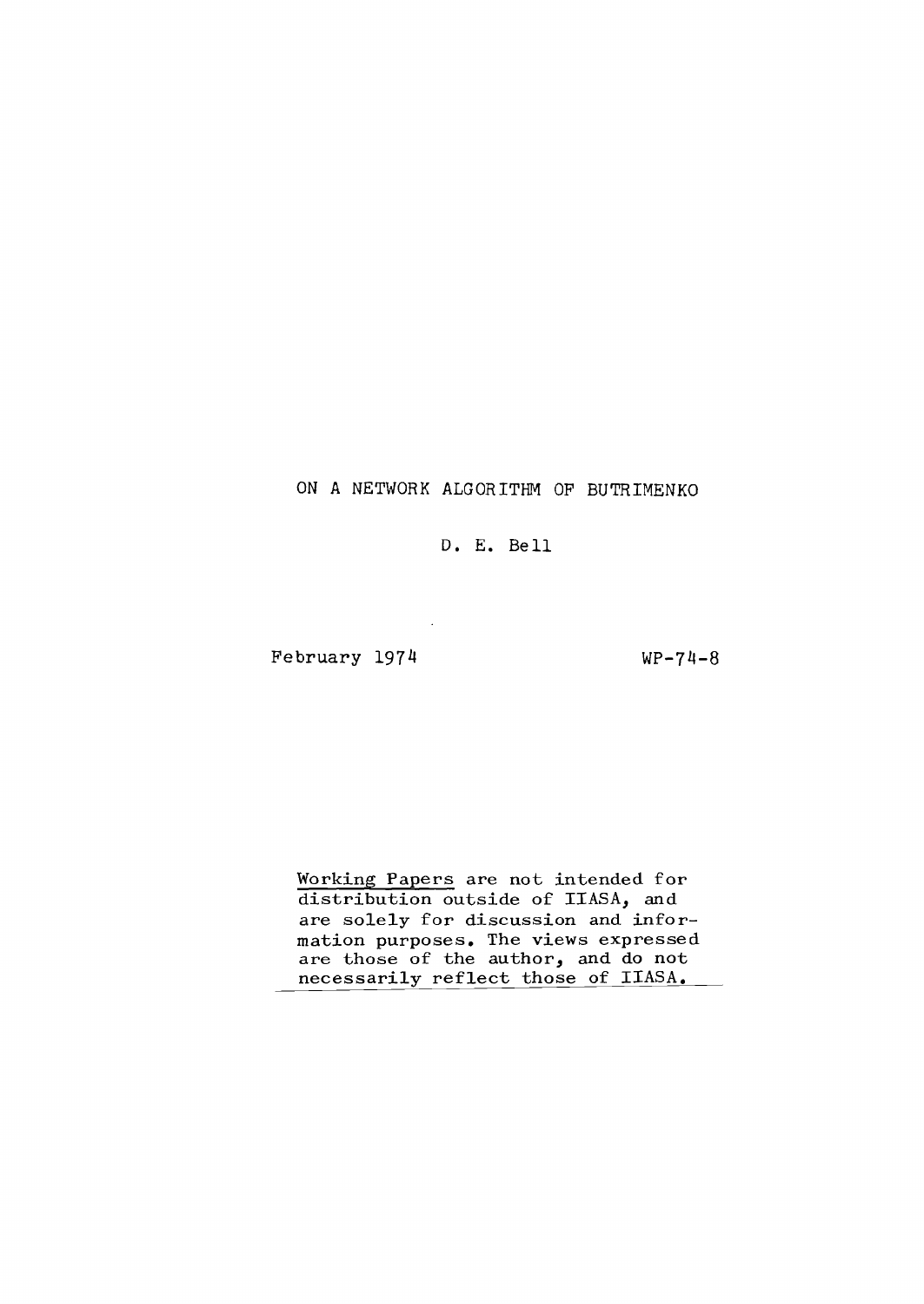#### Abstract

This paper considers an algorithm suggested by A. Butrimenko for <sup>a</sup> network communications problem. It is shown here that the algorithm converges, and to the optimal solution, when started from a particular initial solution.

 $\ddot{\phantom{1}}$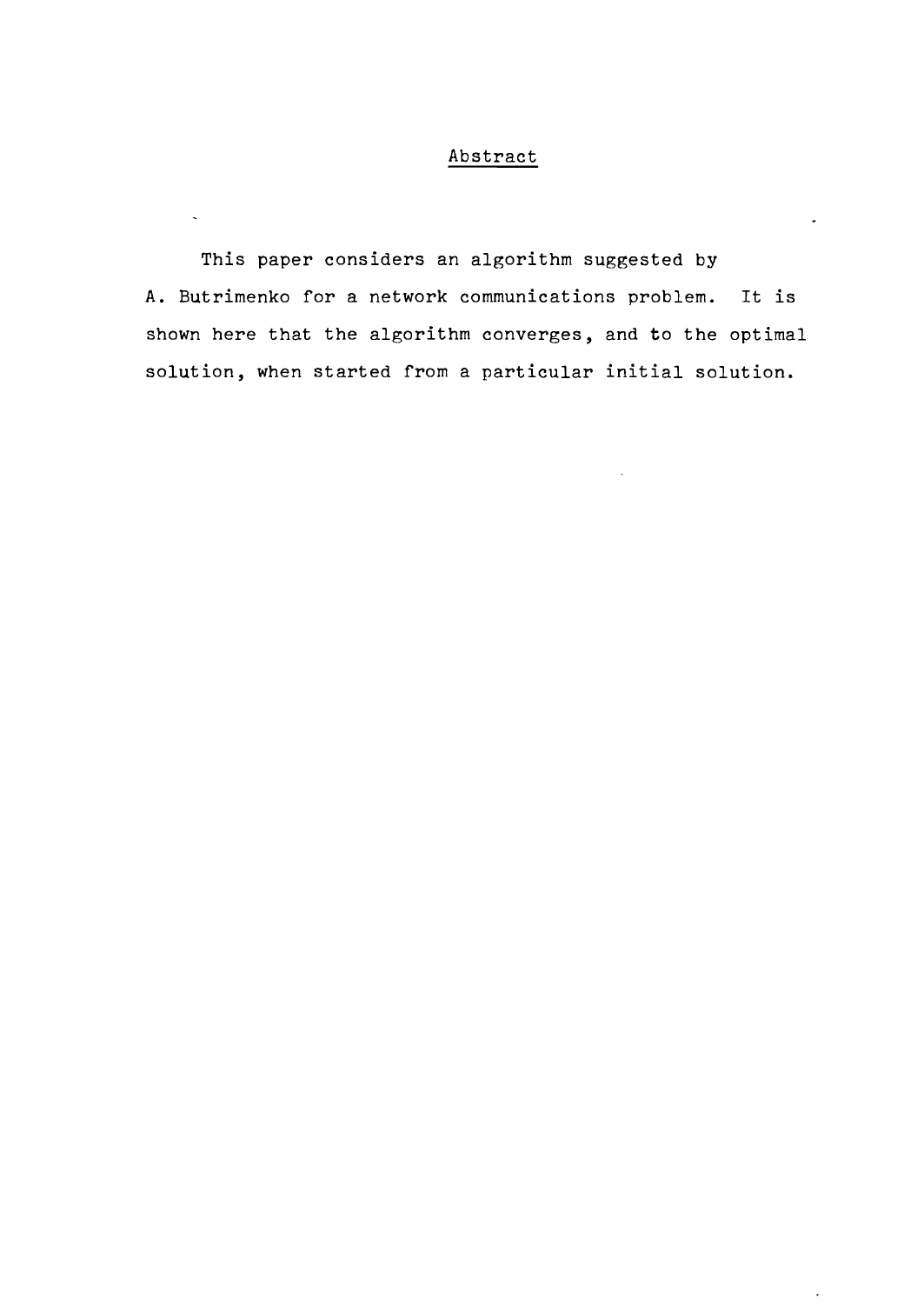# **Contents**

- 2. An Algorithm
- 3. Solutions to the Recursion
- 4. The Optimal Policy
- 5. Proof of Convergence to the Optimal Solution
- 6. Conjecture
- 7. Finite Convergence for Acyclic Networks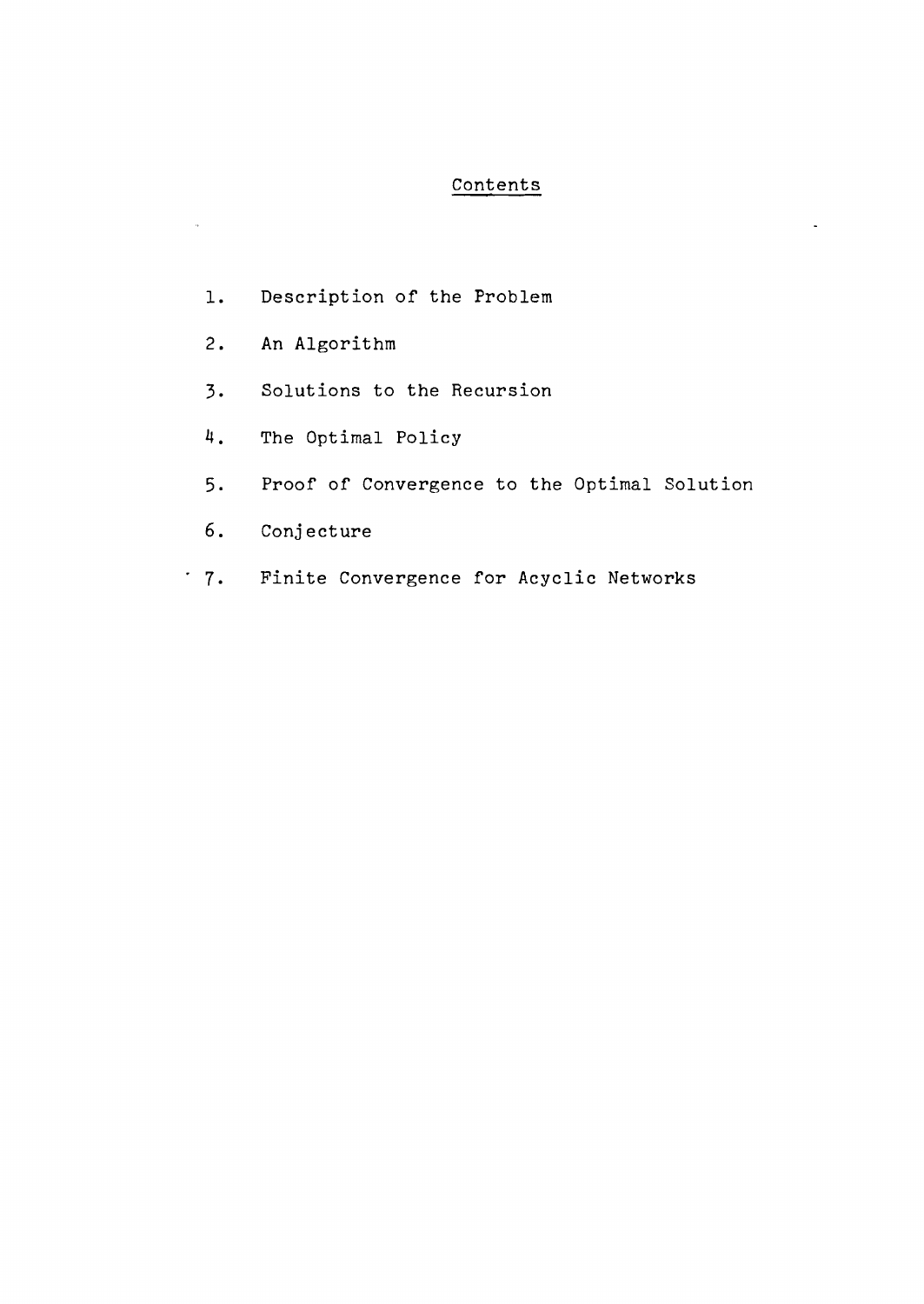$\epsilon$  $\star$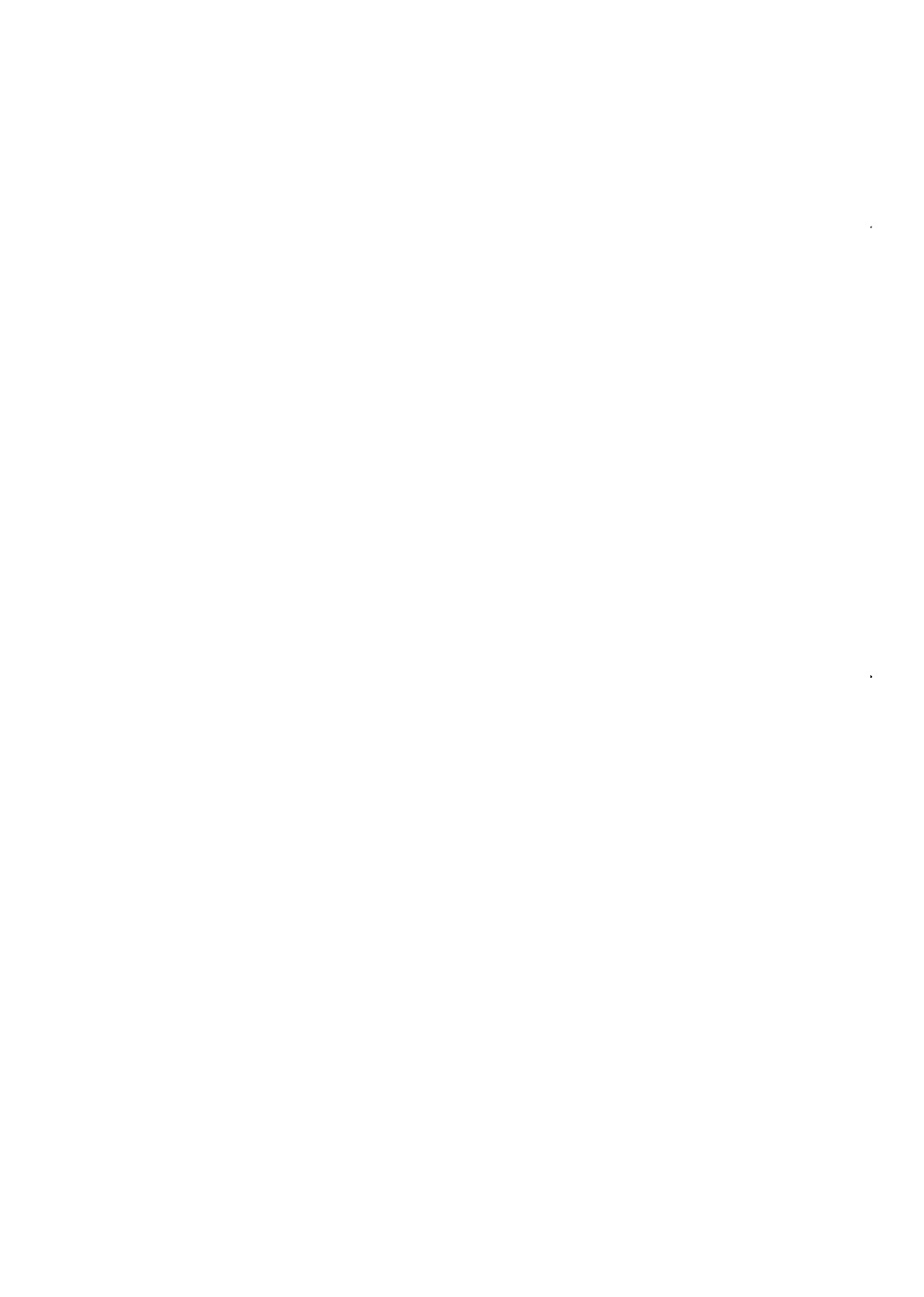#### On a Network Algorithm of Butrimenko

### 1. Description of the Problem

Given a directed network with n nodes, a distinguished node called the destination, a set of probabilities  $\{p_{i,j}\}\$  where arc (i,j) is "open" with probability  $p_{i,i}$  and "closed" otherwise, the object is to find the probability at any given node of reaching the destination. Travel in the network is sequential, after transferring from one node to another the arc probabilities are independent. When at <sup>a</sup> node, it is known which arcs directed out of the node are open and which are closed.

For example, consider the following network:



Starting at node 1, suppose first that the policy is to move to node <sup>2</sup> if possible, node <sup>3</sup> otherwise. Then the probability of reaching the destination is

$$
\frac{2}{5} \cdot \frac{3}{4} + \frac{3}{5} \cdot \frac{1}{3} \cdot \frac{4}{5} = \frac{23}{50}
$$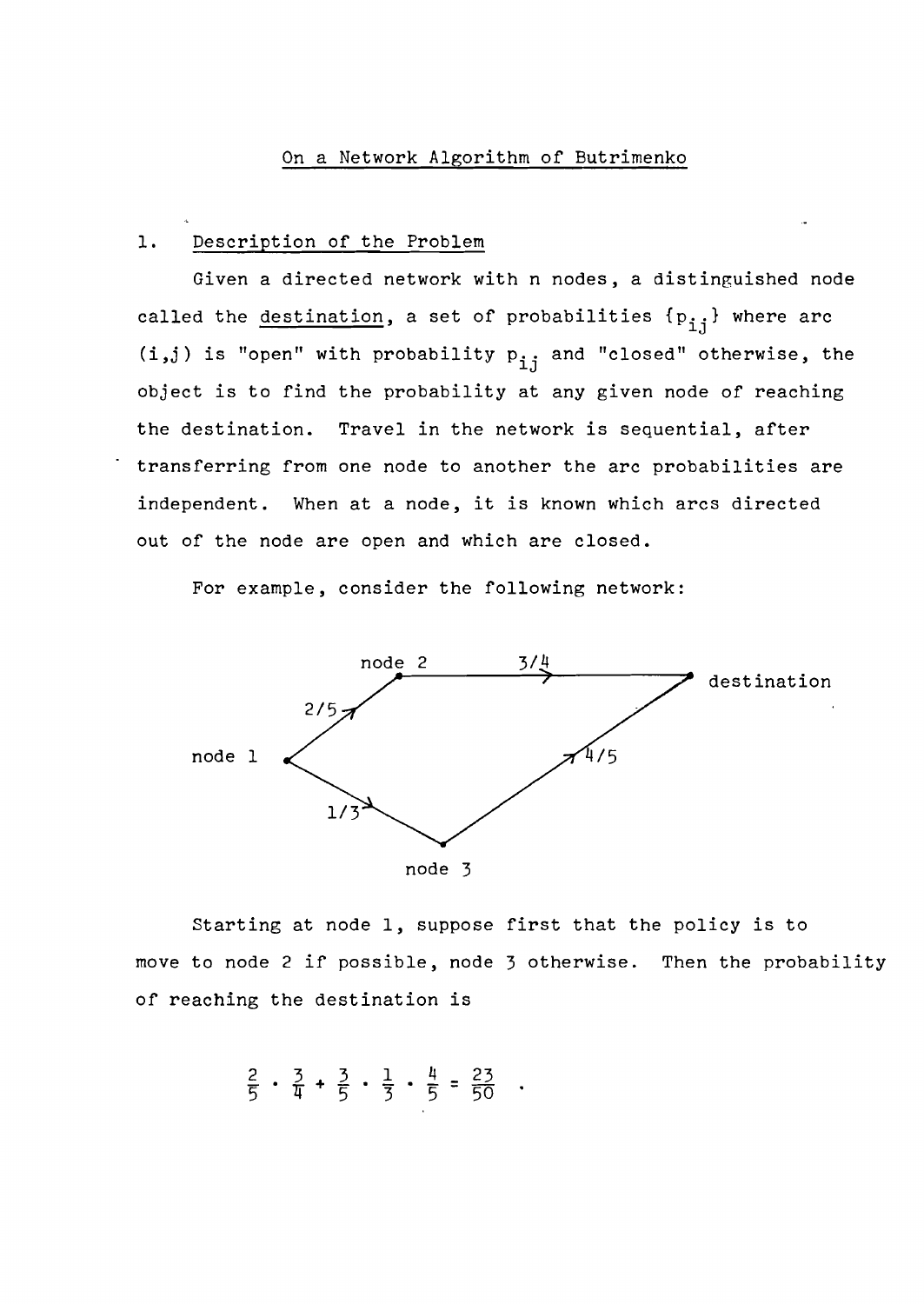The reverse policy (node <sup>3</sup> first) would be slightly better

$$
\frac{1}{5} \cdot \frac{4}{5} + \frac{2}{3} \cdot \frac{2}{5} \cdot \frac{3}{4} = \frac{7}{15}
$$

The questions are, what is the best policy and how may the associated probabilities be calculated.

### 2. An Algorithm

Dr. Butrimenko suggests the following iterative algorithm. Dr. Butrimenko suggests the following iterative algorithm.<br>Start with an initial guess  $P^O = (P_1^O, \ldots, P_n^O)$  of the node probabilities, with  $P_{\text{destination}}^{\text{O}}$  = 1. Suppose the nodes are indexed so that

$$
P_1^0 \ge P_2^0 \ge P_3^0 \ge \cdots \ge P_n^0
$$

Then

$$
P_i^t = p_{i1}P_1^{t-1} + (1-p_{i1}) p_{i2}P_2^{t-1} + (1-p_{i1})(1-p_{i2}) p_{i3}P_3^{t-1} + ...
$$

where the term in  $P_i^{t-1}$  is omitted.  $P_{\text{destination}}^t$  = 1 for all values of t. Butrimenko asks whether this iterative scheme will converge, and if it does, whether the solution is meaningful. It will be shown here that for the starting solutions

(i) 
$$
P_i^0 = 1
$$
 for all nodes i  
(ii)  $P_i^0 = 0$  for all nodes except the destination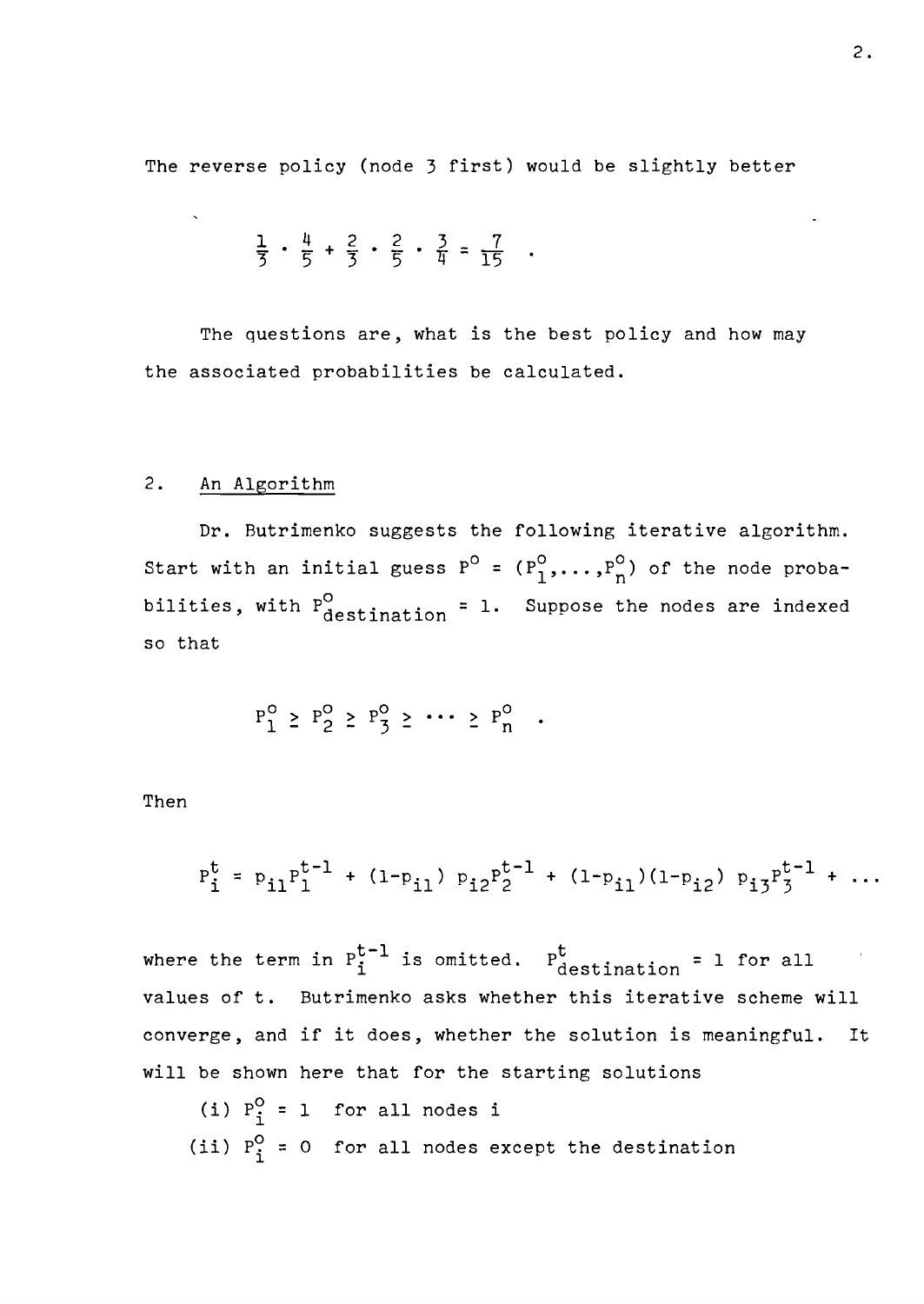the algorithm converges and in case (i) to the optimal solution for the given problem.  $\hat{\mathcal{L}}$ 

## 3. SOlutions to the Recursion

It will be useful to have a compact notation for the recursion of section 2. Let

$$
\mathbf{p}_i = (\mathbf{p}_{i1}, \dots, \mathbf{p}_{in})
$$

where  $p_{\texttt{ii}}$  = 0 and

$$
P^{\mathbf{t}} = (P_1^{\mathbf{t}}, \dots, P_n^{\mathbf{t}})
$$

where  $P^{t}_{i}$  is the estimate at iteration t of the probability of reaching the destination from node i. Define <sup>a</sup> function <sup>f</sup> by the relation

$$
f(p_i, P) = p_{i\sigma(1)}P_{\sigma(1)} + (1-p_{i\sigma(1)})p_{i\sigma(2)}P_{\sigma(2)} + \cdots
$$

where  $\sigma$  is a permutation chosen so that

$$
P_{\sigma(1)} \geq P_{\sigma(2)} \geq P_{\sigma(3)} \geq \cdots \geq P_{\sigma(n)}
$$
.

Note that we can always take  $\sigma(1)$  = destination.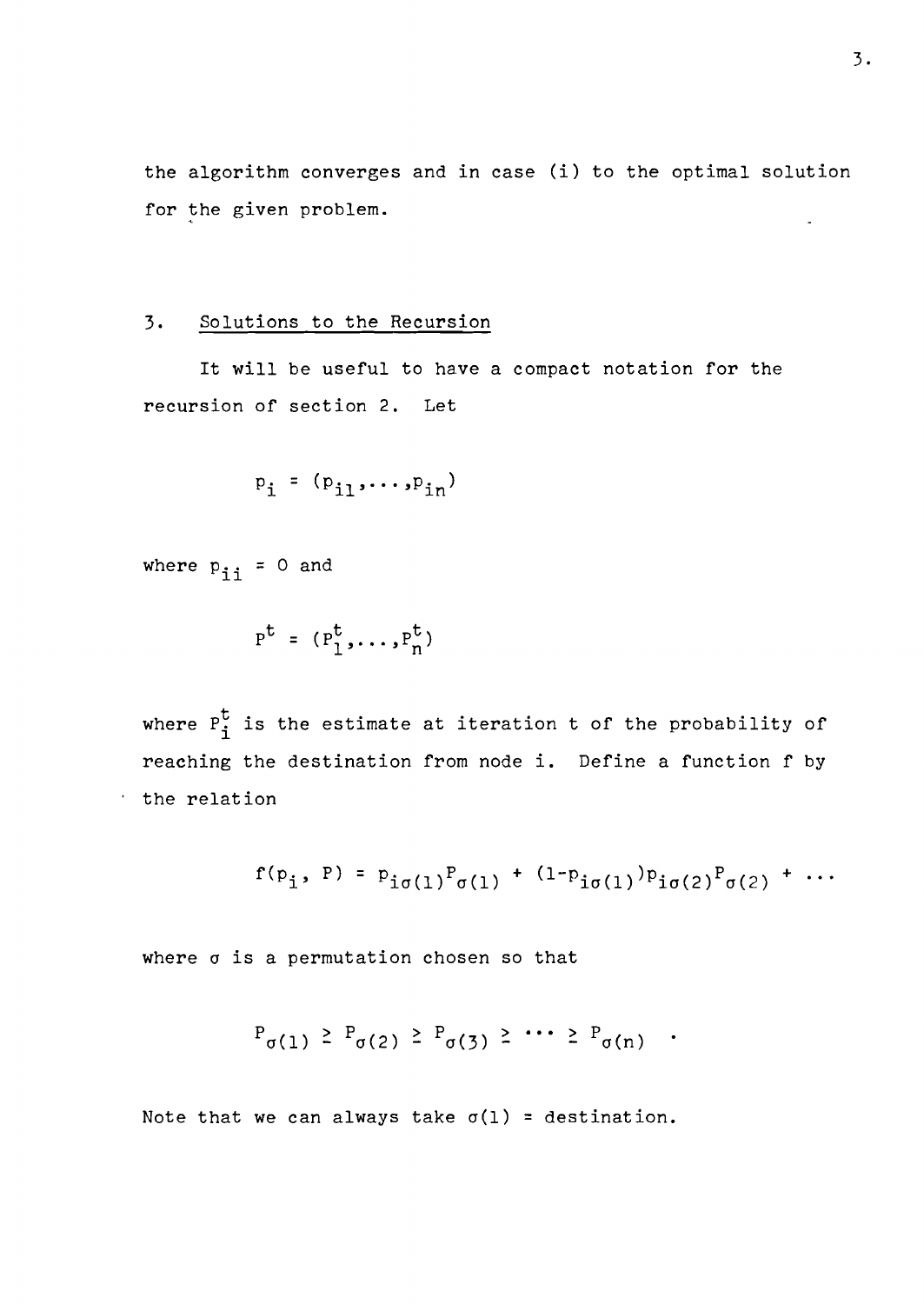This notation reduces the recursion of section 2 to

 $P_i^t = f(p_i, P^{t-1})$ 

which, if it converges, leads to the relation

$$
P_i = f(p_i, P) \qquad (*)
$$

It will be shown later that this has at least one solution, but at present it is not clear that it need have exactly one solution. If it has more than one solution, then even if the algorithm converges, it may not be known whether it has converged to the optimal solution.

# 4. The Optimal Policy

Suppose that, situated at node i, it is known for each  $j$   $\neq$  i the maximum probability  $P_j$  of reaching the destination from j. Since, at node i, we know which arcs are open and which not, how should we proceed? It is clear that we should choose the open arc which leads to the node having maximum probability. If that is not clear, the following proof should help.

Lemma. The optimal policy at a node is to move to the node which, amongst those available, affords the best chance of reaching the destination.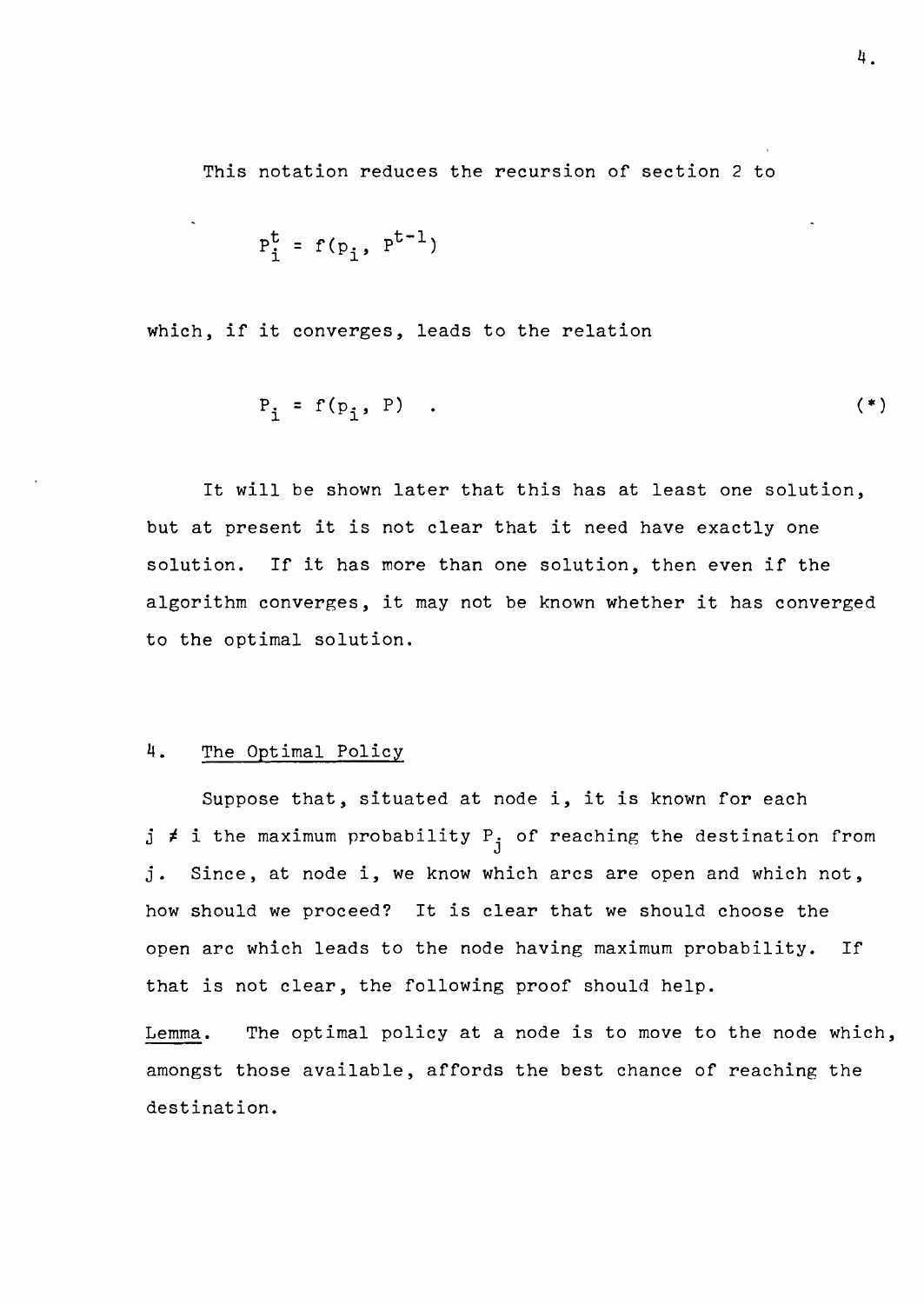Proof. Consider the case where only two arcs lead out of a node. The first, open with probability <sup>p</sup>



leads to a node from which the probability of reaching the destination is P and the second with probabilities q, Q respectively. Suppose  $P > Q$ . If the policy of the lemma is adopted, there is a probability of

$$
pP + (1 - p) qQ \qquad (1)
$$

of gaining the destination. Otherwise the probability is

$$
qQ + (1 - q) pP . \t\t(2)
$$

But (1) is larger than (2) if and only if  $P > Q$ . Now consider a situation with three arcs with parameters P, Q, R and assume  $P > Q > R.$ 

The ordering  $(P,Q,R)$  gives a probability

$$
pP + (1 - p)[qQ + (1 - q) rR]
$$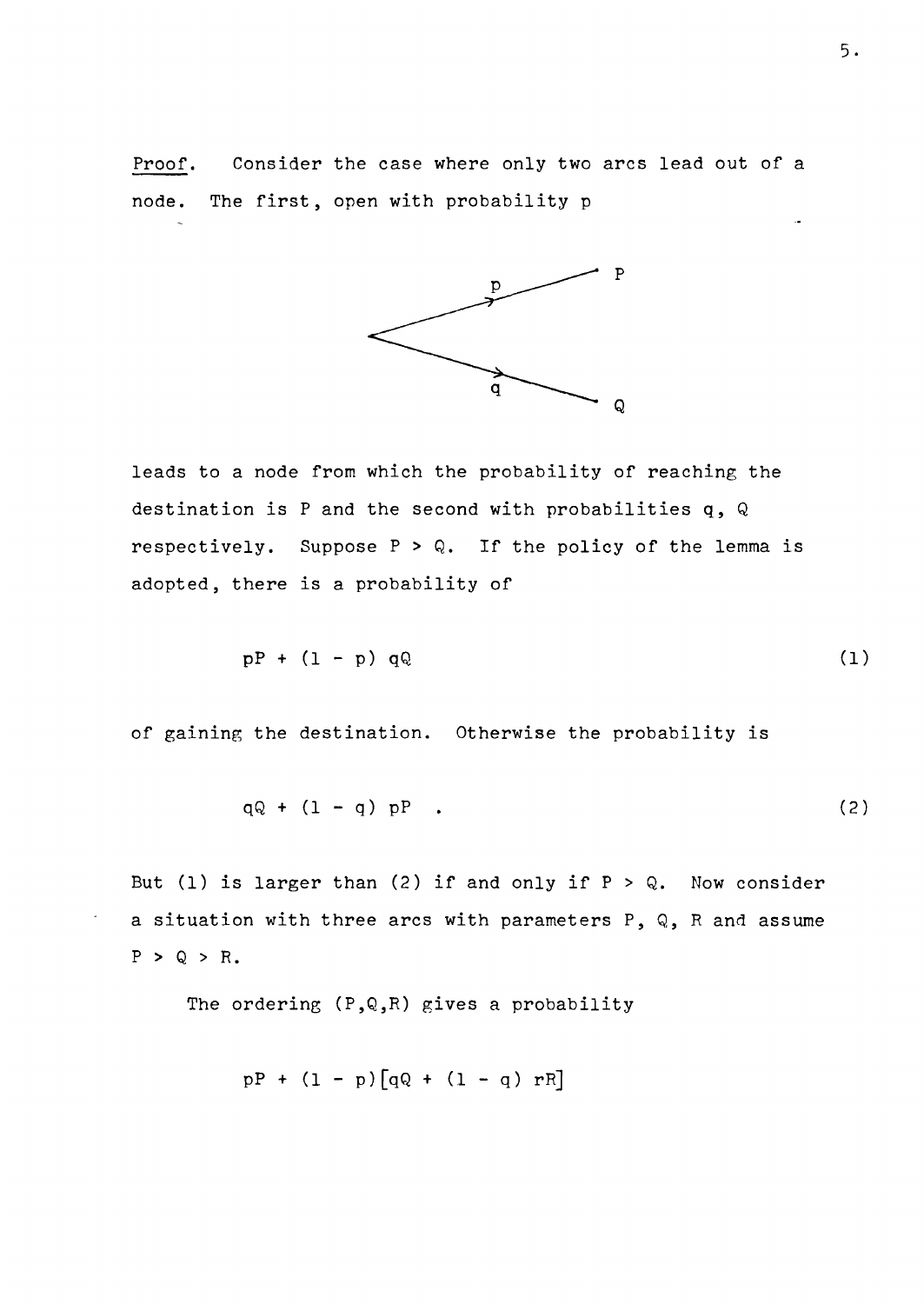which is greater than

$$
pP + (1 - p) [rR + (1 - r) qQ]
$$

since Q > R.

 $\mathbf{q}$ 

Hence  $(P,Q,R) > (P,R,Q)$  and by repetition of such pairwise interchanges

$$
(P,Q,R) > (P,R,Q) > (R,P,Q) > (R,Q,P)
$$

and

$$
(P,Q,R) > (Q,P,R) > (Q,R,P) > (R,Q,P)
$$

showing that  $(P,Q,R)$  is the best policy. This process may be repeated for any number of arcs.  $||$ 

The lemma was somewhat labored but it is important to establish the optimality of that policy. Note then that this policy gives the maximum probability of reaching the destination from i, P<sub>i</sub>, as

$$
P_i = p_{i1}P_1 + (1-p_{i1}) p_{i2}P_2 + (1-p_{i1})(1-p_{i2}) p_{i3}P_3 + \dots
$$
 (3)

which is the limiting situation for the recurrence relation given in section 2, that is, equation (\*).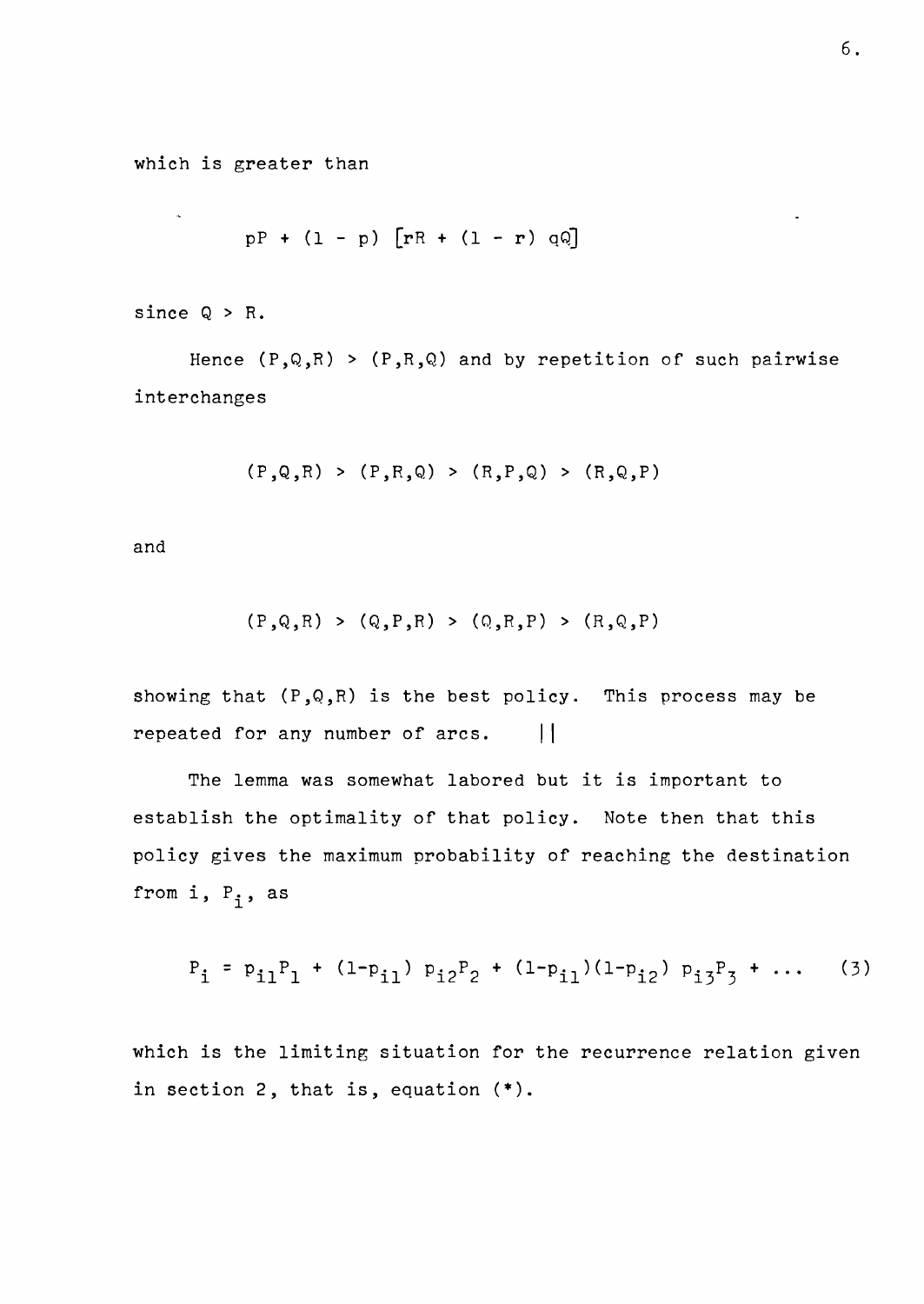Since this relation holds for all nodes i, excepting only the destination node, it is demonstrated that the optimal solution to the given problem satisfies recursion (3).

## 5. Proof of Convergence to the Optimal Solution

The approach here will be to show that a particular sequence  $\{P^t\}$  has the properties

(i) each  $P^t$  is an upper bound for all solutions to  $(*)$ ,

(ii) it converges to <sup>a</sup> solution of (\*).

Thus the algorithm will have converged to the optimal solution of the problem.

Theorem 1. If <sup>P</sup> satisfies

$$
P_i = f(p_i, P)
$$
 for all i

and  $P \le P^t$ , then

$$
P_i \le P_i^{t+1} = f(p_i, P^t)
$$

Proof. If

$$
f(p_i, P) = \sum_{j} a_{ij} P_j
$$

and  $f(p_i, p^t) = \sum b_{i,j} p_{i}^t$  $\mathtt{i}$ ,  $\mathtt{j}$   $\mathtt{j}$   $\mathtt{j}$   $\mathtt{j}$   $\mathtt{j}$   $\mathtt{j}$   $\mathtt{j}$   $\mathtt{j}$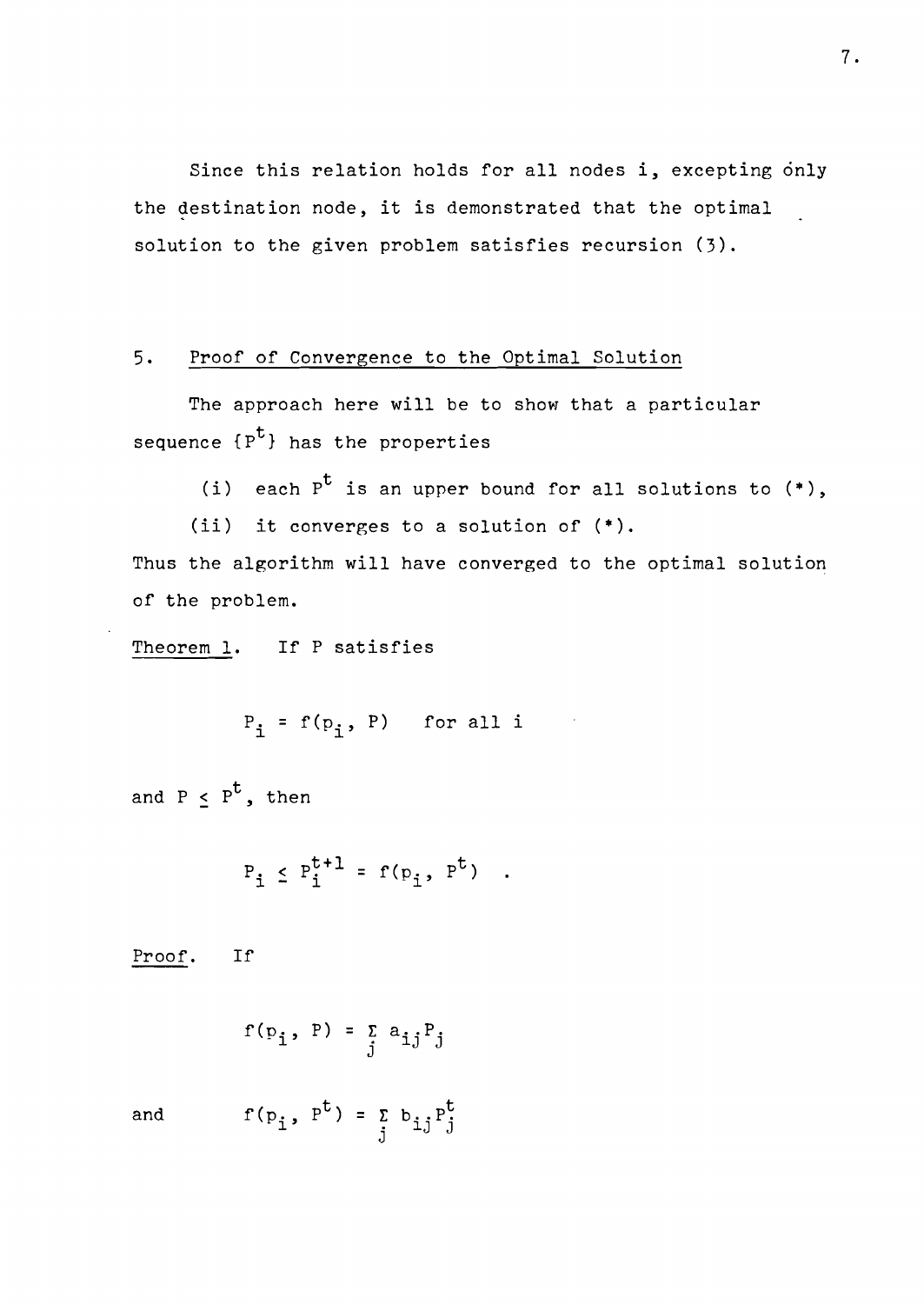then 
$$
\Sigma a_{ij}P_j \leq \Sigma a_{ij}P_j^t
$$
 by assumption

and  $\sum a_{ij} P_j^t \leq \sum b_{ij} P_j^t$  by the lemma

so that  $P_i \leq P_i^{\tau+1}$  as required. ||

Hence if an initial value  $P^O_{\bm{i}}$  = 1 for all i is chosen, this is evidently an upper bound for the optimal solution; hence, the algorithm produces a sequence of upper bounds.

Theorem 2. If 
$$
P^{t-1} \ge P^t
$$
, then  $P^t \ge P^{t+1}$ .  
\nProof.  $P_i^{t+1} = \sum a_{ij} P_j^t$  say,

and 
$$
\Sigma a_{ij}P_j^t \leq \Sigma a_{ij}P_j^{t-1}
$$
 by assumption,

but 
$$
\Sigma a_{ij} p_j^{t-1} \le f(p_i, p^{t-1})
$$
 by the lemma

and so 
$$
P_i^{t+1} \le P_i^t
$$
.

Main Theorem. From the starting solution  $P_i = 1$  for all i, the algorithm converges and does so to the optimal solution. Proof. By Theorem 2, the sequence  $\{P^t\}$  is monotonically decreasing and thus converges to some solution  $P^{\infty}$  since it is bounded below by zero. By Theorem 1,  $P^{\infty}$  is an upper bound for all solutions to the recursion (\*). By the lemma, the optimal solution satisfies the recursion. Hence,  $P^{\infty}$  is the optimal solution. **II**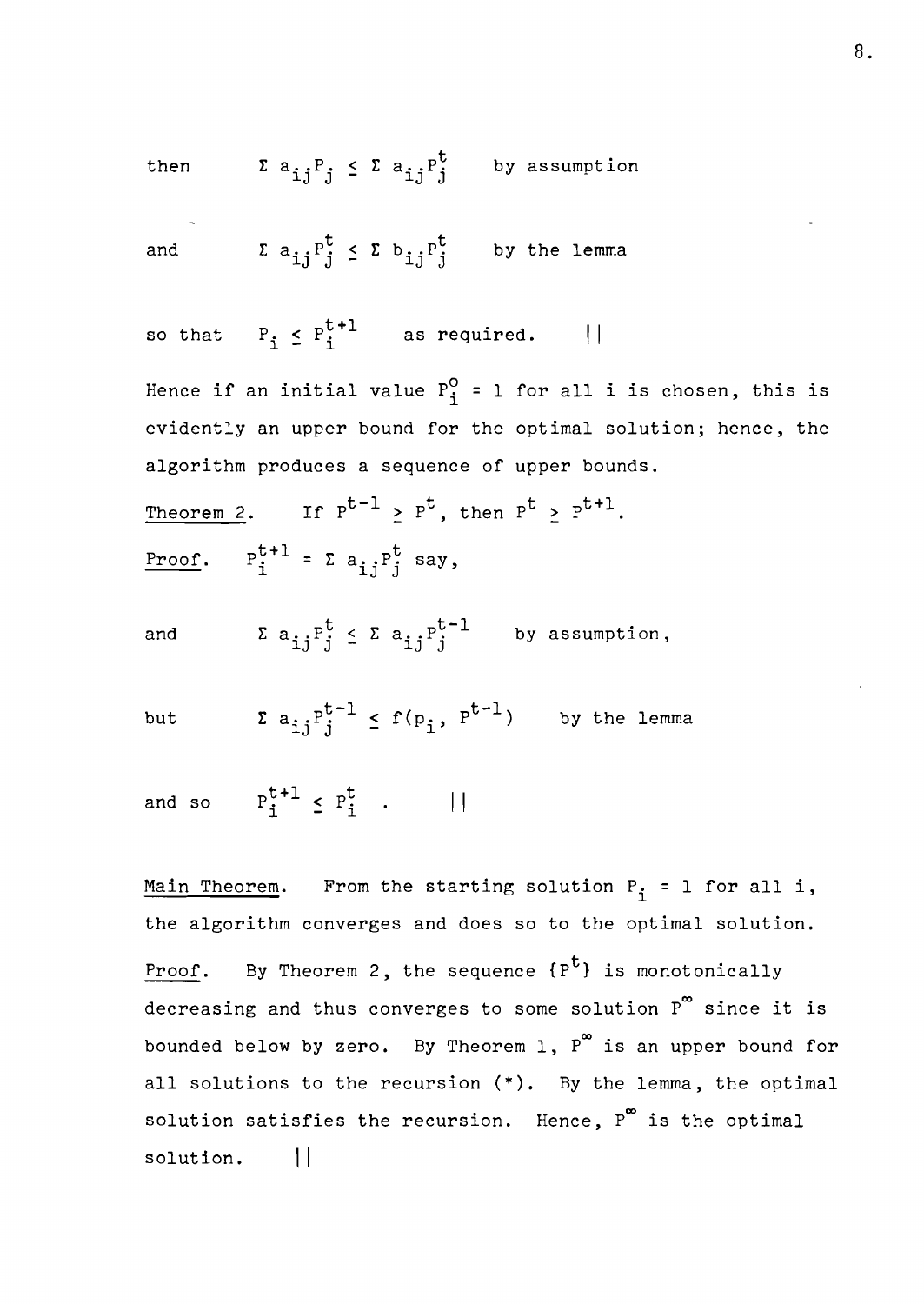# 6. Conjecture

. Starting from an initial solution  $P_i^O = 0$  for all i, it. may be shown that the resulting sequence  $\{P^t\}$  is a sequence of lower bounds for all solutions to (\*) and converges to one such solution. Hence, amongst the set of such solutions one is an upper bound and one is a lower bound. This state of affairs suggests that the two bounding solutions may indeed be the same solution and that there is exactly one solution to (\*). This would show that if the algorithm converged, it would do so to the optimal solution. It remains to show whether the algorithm converges for any starting solution.

### 7. Finite Convergence for Acyclic Networks

For a certain class of networks, the conjecture is true and, in addition, the algorithm converges finitely.

Theorem 3. For an acyclic network, the algorithm converges in at most n-l steps and to the optimal solution, from any initial values of  $P^O_j$ .

Proof. The idea is that after the kth iteration,  $P_{\textbf{j}}^{\textbf{k}}$  =  $P_{\textbf{j}}^{\textbf{\infty}}$  for at least k+l values of j.

Let  $S_0 = \{ \text{destination node} \}$ 

 $S_1$  = {set of nodes whose only outgoing arcs go to the destination node}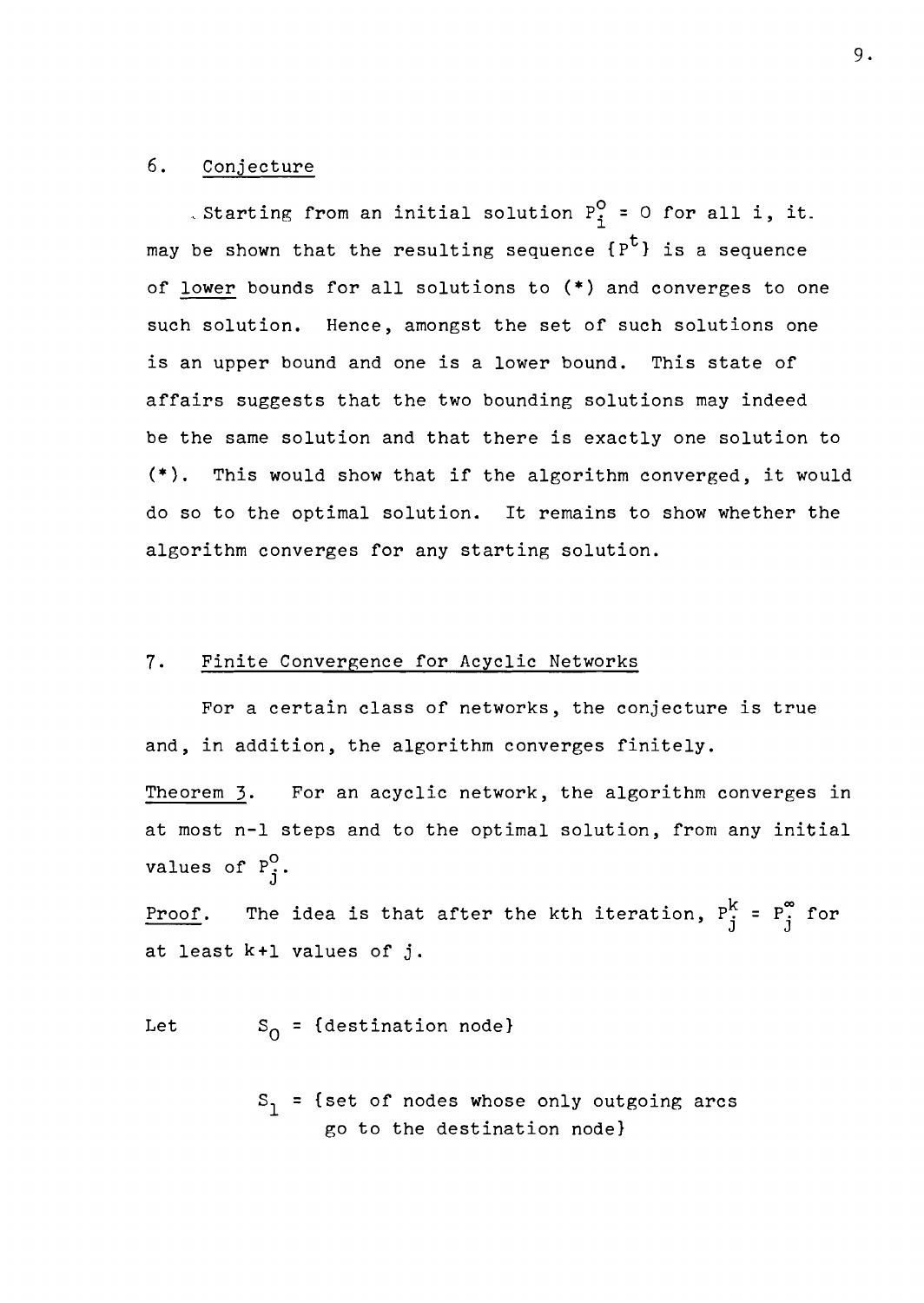and in general,

$$
S_k = \{ set of nodes whose outgoing arcs are\nonly incident with nodes in  $\bigcup_{i=0}^{k-1} S_i$ .
$$

The claim is that  $P_j^k = P_j^{\infty}$  for all  $j \varepsilon S_k$ . The case k = 0 is automatic since  $P_{\text{destination}}^{\text{t}}$  is constantly 1.

Assume, using induction, that it is true for  $k = 0,1,...,t$ . But for  $ies_{t+1}$ , the recurrence relation

$$
P_i^{t+1} = P_{i1}P_1^t + \dots
$$

is only in terms of those  $P_i^{\dagger}$  with fixed values by definition of the sets  $S_k$ ; hence,  $P_i^{t+1} = P_i^{t+2} = P_i^{\infty}$ , and thus  $P_i^{t+1} = P_i^{\infty}$  for all  $i\epsilon S_{t+1}$ .

It now only remains to show that

$$
\left| \mathbf{S}_{k+1} - \mathbf{S}_k \right| \geq 1 \quad \text{for all} \quad \left| \mathbf{S}_k \right| \leq n-1 \quad .
$$

Suppose that for some k,  $S_{k+1} = S_k$  and  $|S_k| < n$ . Let  $\overline{S}_k$ be those nodes not in  $S_k$ . Since  $\overline{S}_k \cap S_{k+1}$  is empty, each node of  $\overline{S}_k$  has an outgoing arc to another node in  $\overline{S}_k$ . Starting at any node i $\epsilon \overline{s}_k$  construct a sequence  $(i, i_1, i_2, \dots)$  where  ${\rm p}_{\textbf{i}_S\textbf{i}_{S+1}}$  > 0 and  ${\rm i}_S\epsilon\overline{S}_k$  for all j. Since  $\overline{S}_k$  is finite, some  $i_{s}$  =  $i_{t}$  for s  $\neq$  t and  $\overline{s}_{k}$  contains a cycle, which is contradictory.